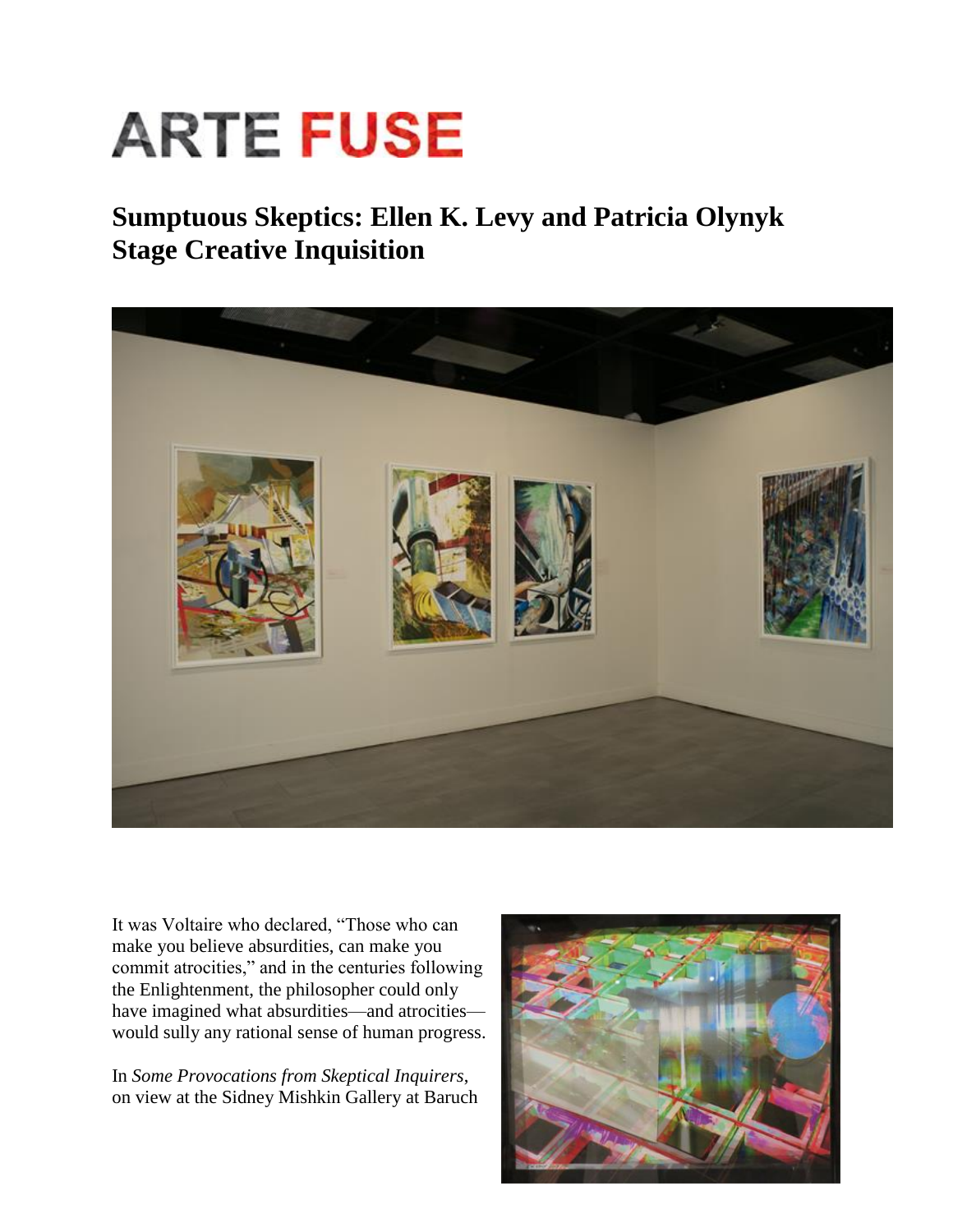College till March 23, artists Ellen K. Levy and Patricia Olynyk plumb the depths of the murky ontological sea that is empirical belief. Based conceptually on four decades of the magazine *Skeptical Inquirer*, the exhibition merges digital media, photography, painting, and archival research to expose the visual (il)logic of what art historian Charissa N. Terranova calls an "organismic praxis," **the process of exploring the intricacies of interspecies coexistence through a biological lens.** In so doing, both artists engage the minute, the spectacular, the historically ostracized, the subtly abject, and the glaringly atrocious, as each relates to ostensive "evidence".

What is scrutable of the known world? What is pixel vs. protozoa? In this show it's not so clear. The fluorescent ebullience of Levy's painted digital prints recalls the bouncy logic of Lisa Frank as much as the shape-shifting Frank Stella, the digital tectonics of our cellular world unveiled in topsy-turvily layered grids. Stamped with an opalescent insignia redolent of a security hologram, Levy's small-scale prints in the *Adaptations* series remind viewers of ongoing controversies to patent and profit from genomic material. In her larger prints *LichenVentilation*, *JellyfishRods*, and *Brooklyn SlimeMold #1* and *#2*, familiar organic forms bleed into the iconography of freeway systems and nuclear reactors.